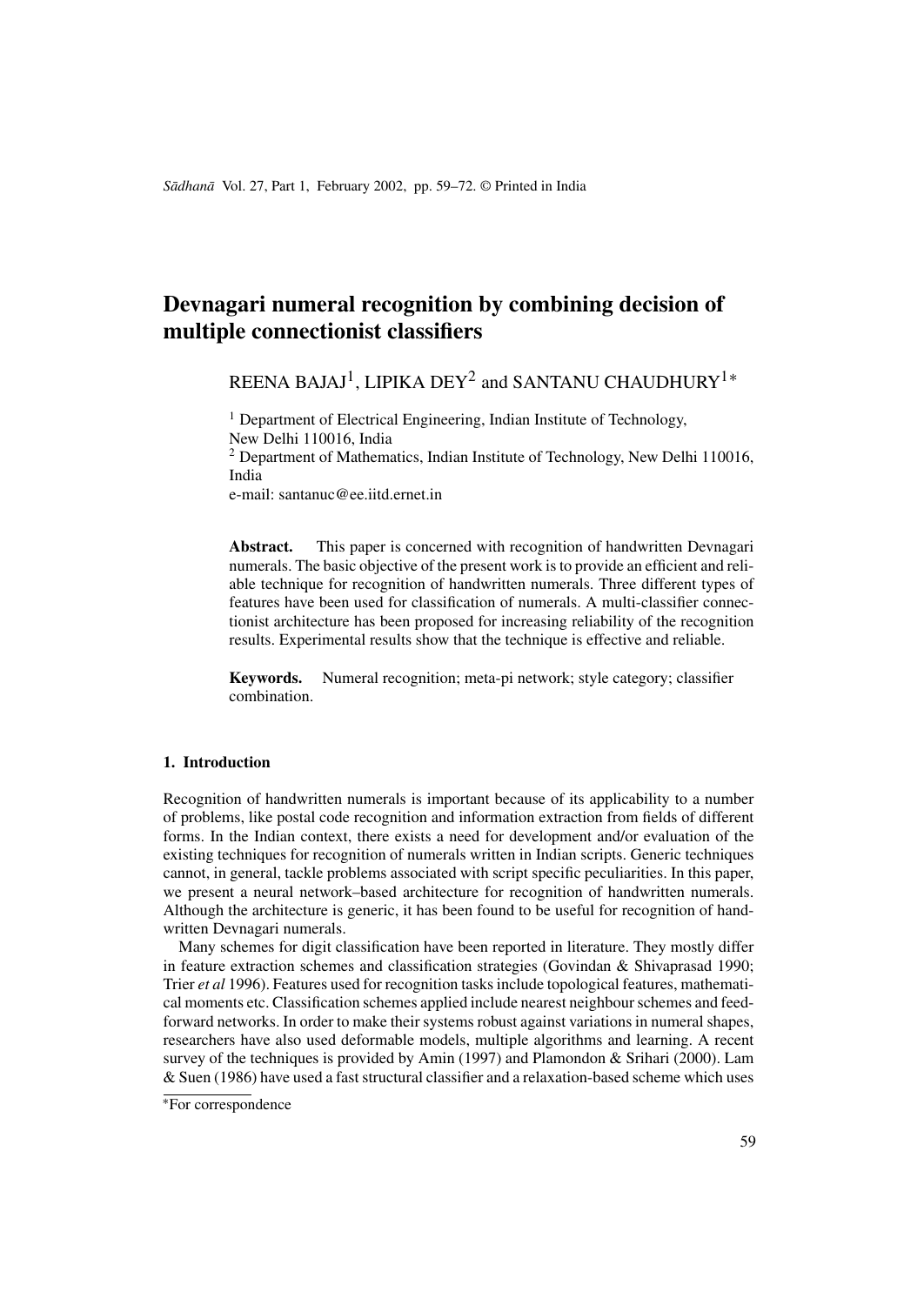deformation for matching. A knowledge-based system using multiple experts has been used by Mai & Suen (1990). Kimura & Sridhar (1991) developed a statistical classification technique that utilised profiles and histograms of the direction vectors derived from the contours. Chen & Lieh (1990) proposed a two-layer random graph-based scheme which used components and strokes as primitives. Jain & Zongkar (1997) have proposed a recognition scheme using deformable templates. LeCun *et al* (1989). suggested a novel backpropagation-based neural network architecture for handwritten zip code recognition. Knerr *et al*(1992) suggested the use of neural network classifiers with single-layer training for recognition of handwritten numerals. Wang & Jean (1993) suggested use of neural networks for resolving confusion between similar looking characters.

Among studies on Indian scripts, notable work has been done on recognition of printed Devnagari characters by Sinha and others (Sinha & Mahabala 1979; Bansal & Sinha 2001). They also suggested contextual post-processing for Devnagari character recognition and text understanding. For handwritten Bengali character recognition, Dutta & Chaudhury (1993) presented a curvature feature based approach. Chaudhuri & Pal (1998) presented a complete Bangla OCR system.

In this paper, we present a new approach for recognition of handwritten Devnagari numerals using multiple neural classifiers. In this work we have tried to exploit information about stylistic variations, similarity between numerals and style invariant features. A combination of these three different types of information (not simply different types of features) for the purpose of recognition has not been attempted before. We have proposed a novel neural network-based architecture for integration of multiple sources of information. Experiments have shown that this combination scheme has the power to eliminate confusion and to provide reliable recognition performance. In the next subsection, we provide an overview of the scheme, highlighting the advantages of the proposed approach.

#### 1.1 *Overview of the scheme*

In this paper, we propose a recognition architecture using connectionist networks as basic building blocks. Connectionist networks have been used because of their inherent capability to learn and generalise. In the present work the numerals have been represented using two types of features. The first type of features provide coarse shape description of the numerals and are relatively insensitive to minor changes in character shapes. But these features are not expected to remain unchanged for different writing styles (typical of different individuals). The second class of features try to provide qualitative descriptions of the characters. These descriptions encode intrinsic properties of the characters which are expected to be invariant across writing styles and fonts.

The initial stage of the proposed architecture consists of connectionist modules for style-based categorisation of the input. Since style groups are characteristic of each character, for each character there exists a style categorisation module which acquires knowledge about style categories of the corresponding character through unsupervised learning. Output of this stage would indicate similarity of an unknown input with style categories of the different characters (including the correct one). An interesting feature of this stage is that the classifiers are not forced to classify distinct looking samples of one character into one monolithic class. The classifiers can self-organise themselves to categorise them into distinct style categories. These categories refer to individual characters thereby minimising learning interference because of similar samples of other characters. So the first step in recognising an unknown sample involves determining how similar the character is with writing styles of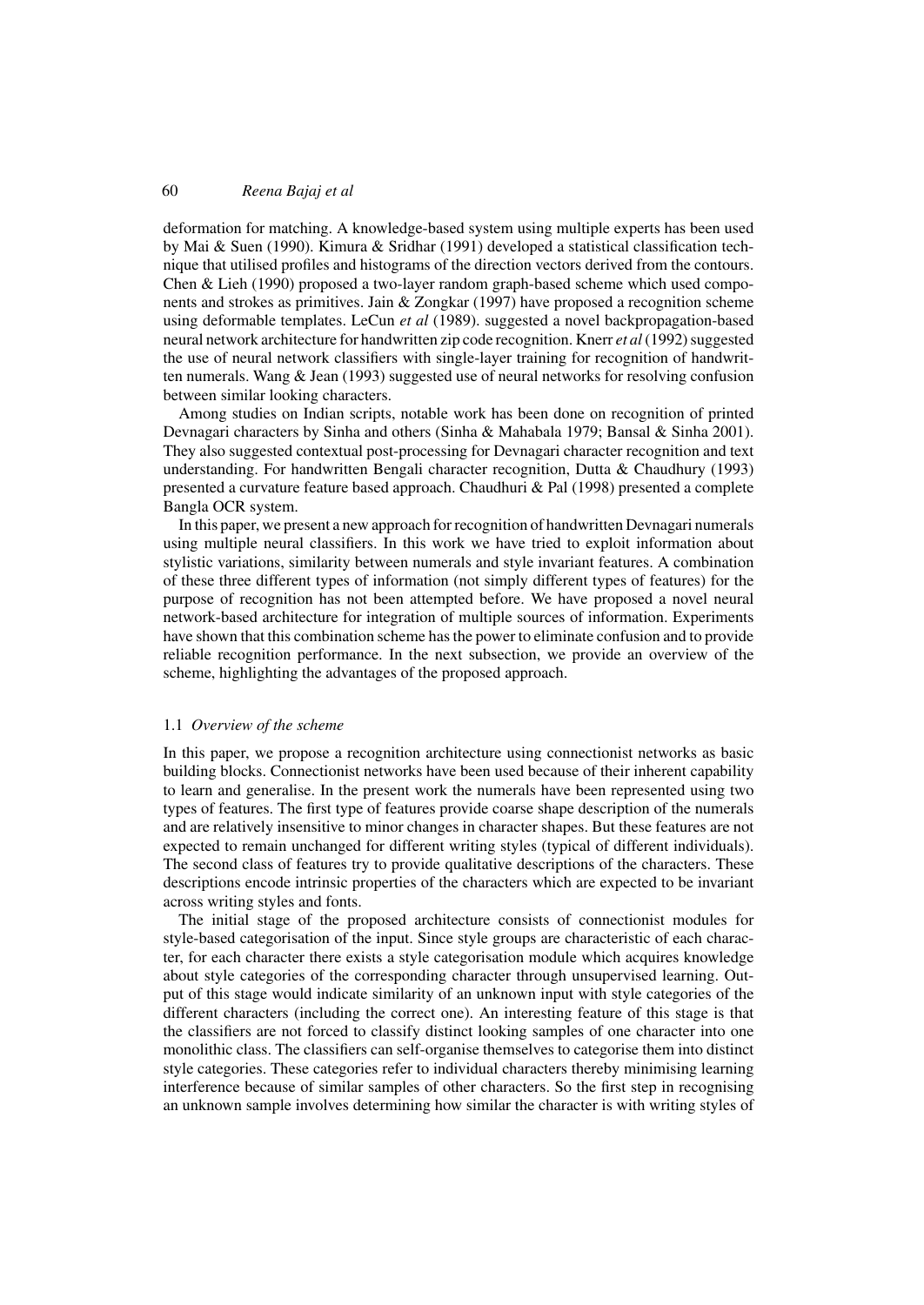## *Devnagari numeral recognition* 61

different characters. Use of style categories in the recognition process is a novel innovation proposed in this scheme.

To identify the correct classification label, the second layer of the recognition architecture consists of a feed-forward network trained through a supervised learning process to distinguish the correct character from others. For each character there is one feed-forward recognition net with one output node. The network receives input from each style categorisation module. The feed-forward net can therefore integrate similarity information to arrive at the correct recognition decision. For each character, we have considered distinct networks because the network needs to learn character specific similarity characteristics to perform correct classification. Samples of 1 may be at times similar to  $7 -$  the classifier must learn this information and at the same time it should learn to reject samples of 7 which are distinct from 1. Implementation of these conflicting requirements using a single classifier (for all numerals) would have made the learning process complex and slow. Another advantage of this modular structure is extendability. Addition of a new character to the set leads to the addition of a fixed number of additional links to each network and one additional classification module. In other words, complexity of the network does not show exponential growth. Use of a supervised learning scheme for integration of style-dependent similarity information is a new contribution of this work. Given an unknown sample, a network-module will indicate the degree to which the sample is similar to the particular character represented by this classifier. Provision for obtaining alternative classification for an unknown character is another advantage of this architecture. Therefore, first two layers of the recognition system provide the facility for using style-dependent information for classification of a character.

The second type of features used here provides qualitative description of the characters in terms of the presence or absense of specific types of primitives in the numeral. A self-organising learning system has been used to identify the primitive types for the given sample set. Using the information about presence and absense of primitives, a simple MLP-based classifier performs the categorisation of the numerals. The output of this classifier is fed into the third stage of the recognition architecture so that style-specific and style-invariant information can be combined for the recognition problem.

The third layer in the recognition network is the integration layer. This layer can integrate the output of more than one classifier to resolve ambiguities to provide the final classification result. Here also we have used a simple feed-forward net which has been trained through a supervised learning scheme to remove ambiguities. Ambiguities can be resolved on the basis of an assesment of the performance of the classifiers for the known sample sets. The overall integration architecture which enables fusion of style-specific and style-invariant information for character recognition is an important contribution of this paper.

#### **2. Feature extraction**

In this work we have considered the numerals to be unconstrained, isolated, and clearly discriminated against the background. Some sample numerals are presented in figure 1.

The scanned image of the character is preprocessed to remove noise. A median filtering-based approach is followed for filtering. A similarity transformation invariant representation for each numeral is obtained by using the principal component analysis as suggested by Lee & Pan (1992). This representation is referred to as the normalised character image. These numeral images are also thinned for the purpose of descriptive feature extraction using the SPTA algorithm (Naccache & Singhal 1984). Results of preprocessing are presented in figure 2.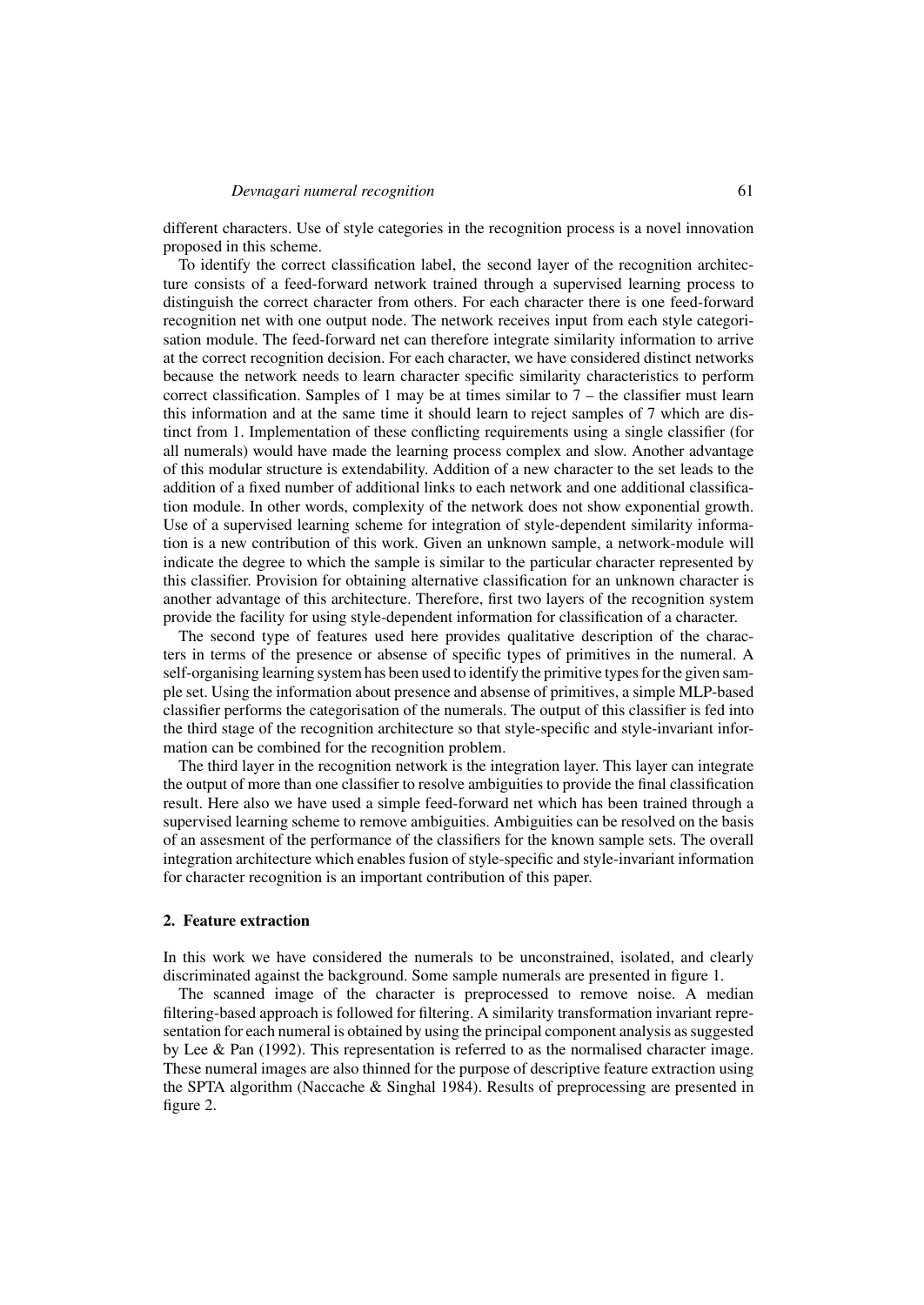

**Figure 1.** Sample data set.

For the purpose of classification each numeral is represented using three types of features. Features used in this approach are as listed below.

- Density features.
- Moment features of right, left, upper and lower profile curves.
- Descriptive component features.

## 2.1 *Density feature extraction*

Shape of individual numerals can be characterised by considering distribution of dark pixels over image regions. Relative densities of the pixels over these regions characterise the shape of the character at reduced resolution. Consequently, minor variations in individual character



**Figure 2.** Results of preprocessing: **(a)** Raw sample, **(b)** blurred images, **(c)** thinned image, **(d)** normalised image.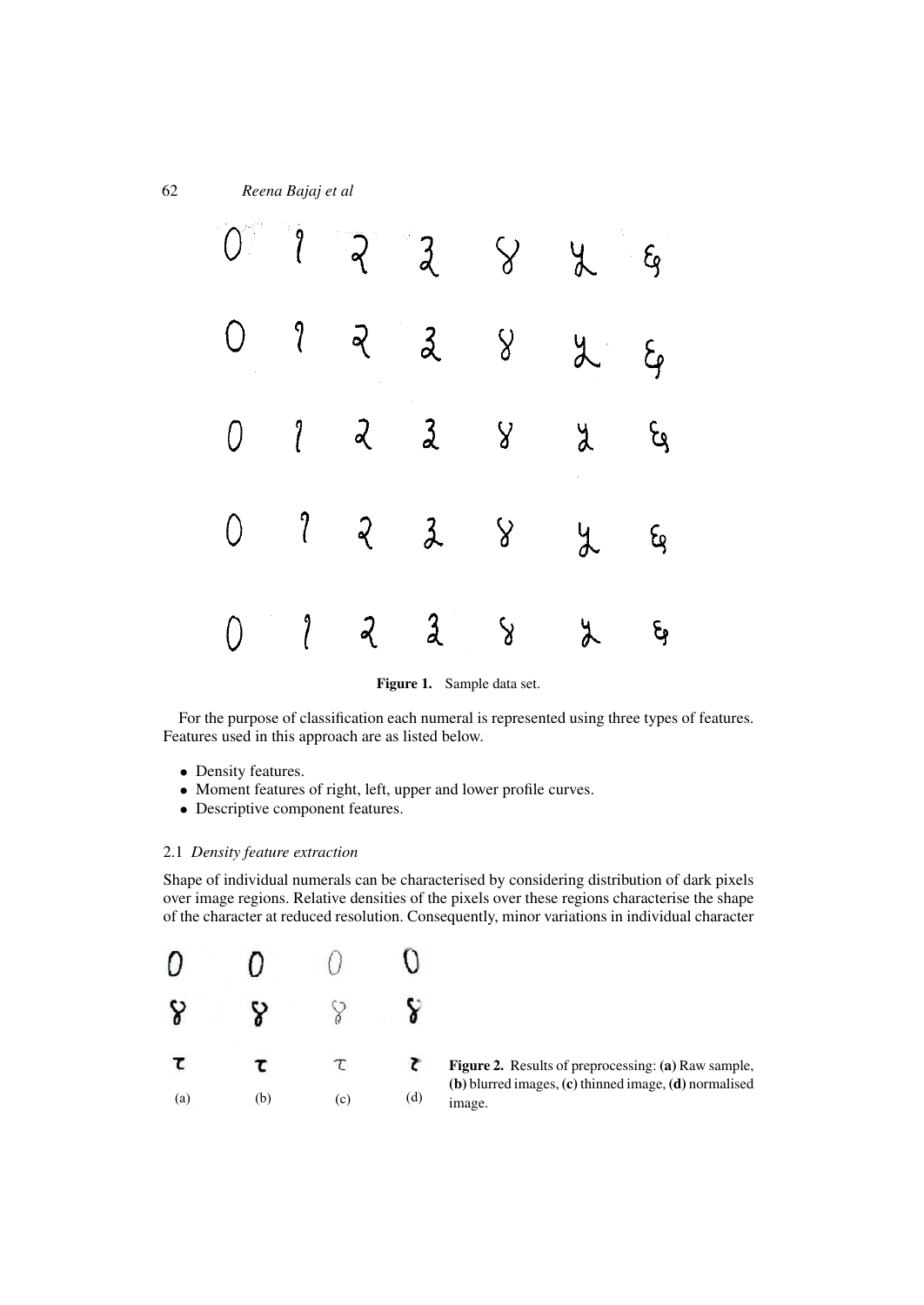#### *Devnagari numeral recognition* 63

| 0.615 | 0.449 | 0.482 |
|-------|-------|-------|
| 0.582 | 0.010 | 0.000 |
| 0.000 | 0.548 | 0.009 |
| 0.332 | 0.366 | 0.366 |

| 0.495 | $0.152$ 5 | 0.571        |
|-------|-----------|--------------|
| 0.952 | 0.036     | 0.610        |
| 0.038 | 0.838     | 0.319        |
| 0.343 | 0.000     | <u>A.AAA</u> |

| 0.681 | 0.438 | 0.243 |
|-------|-------|-------|
| 0.568 | 0.009 | 0.276 |
| 0.746 | 0.924 | 0.015 |
| 0.438 | 0.000 | 0.000 |

**Figure 3.** Results of density feature extraction (table shows the density feature values).

instances are masked out. But at the same time, stroke width, a determining factor for the density features, is a style-dependent phenomenon. Therefore, density features can be considered to encode style characteristics without being affected by variations in minute details of similarly formed characters.

To extract local density feature, a  $3 \times 4$  grid is overlaid on the normalised numeral. The grid boundaries are co-incident with the bounding box of the numeral. Density feature for a single element of grid is calculated as:

$$
d(m, n) = \frac{\text{number of dark points in the element denoted by } m, n}{\text{total number of points in this grid element}}
$$

Density features for some of the numerals are shown in figure 3.

## 2.2 *Profile curve-based approach*

Connecting extremal points found along four directions of the normalised character image, we can obtain four profile curves for the character shapes. These profile curves also encode shape information of the numerals. Normalized moments of these profile curves are computed in the following way:

Let  $X'$  and  $Y'$  represent the x and y coordinates of the centre of mass. Moment of rth order is calculated using the formula:

$$
\mu_r = \sum (x - x')^r \operatorname{pro}(x) \, \mathrm{d}x,
$$

where  $\mu_r$  is the moment of order r and  $\text{pro}(x)$  is the profile value (as profile is a onedimensional curve).

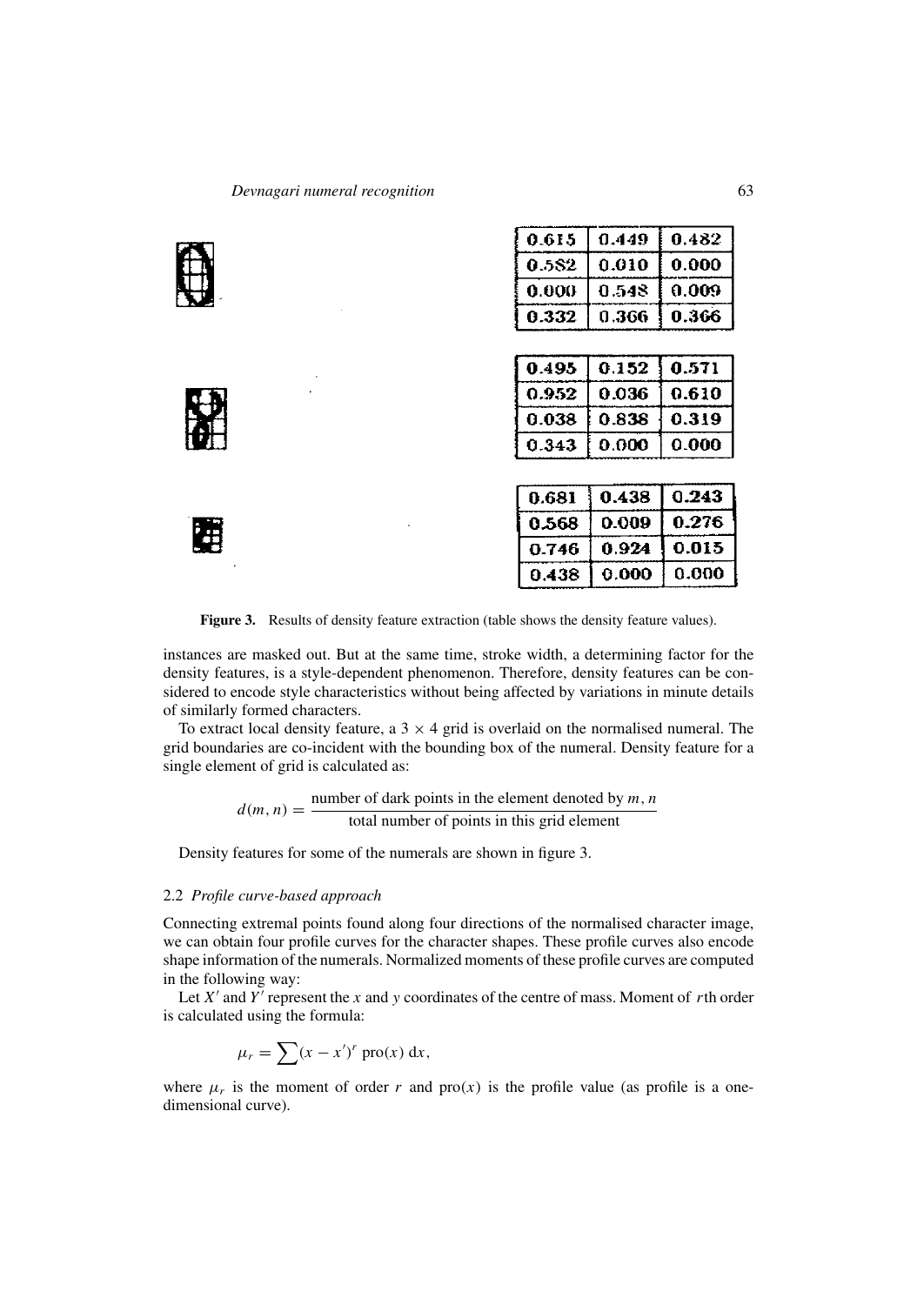Using moments of order 2, 3 and 4, we try to obtain measures of Kurtosis and skewness for the numeral. In this way we have obtained three features of each profile (total 12). The features are described as follows:

(1) Measure of Kurtosis, which is a measure of flatness of the distribution.

$$
KV = \mu_4/(\mu_2)^2.
$$

(2) Measure of skewness, which is a measure of the assymmetry of the distribution.

$$
SV = \mu_3/(\mu_2)^{1.5}.
$$

(3) Measures of normalized skewness and Kurtosis, which relate the symmetry to flatness of the distribution.

$$
NV = \mu_3/(\mu_4)^{0.75}.
$$

The moment measures considered here provide gross characterisation of the shape of the profile curves. Consequently, the measures are relatively unaffected by minor variations in the numeral shape. But distinct differences in the shape of the character because of variations in writing style or intrinsic nature of the shape are adequately captured by these features. Profile curves and moment feature of a numeral are shown in figure 4.

#### 2.3 *Descriptive features*

In figure 1, a sample set is presented. With reference to the sample set we can observe that numerals are composed of strokes of different types. A description of the character can be constructed in terms of these constituent strokes. Constituent components of a character can be identified by considering the junction points of the numerals where multiple branches meet. These meeting points (if any) are universally present in all samples of the same numeral. Distinct branches meeting at these points can be considered as constituent primitives. When junction points are missing we can consider the numeral to be a simple shape composed of a single primitive. Therefore, a style invariant representation of the characters can be obtained in terms of the primitive types present in a character.

From a thinned image of a numeral, junctions and individual segments are extracted and appropriately represented for the recognition task. These segments can be characterised by their lengths, average directivity, average directivity strength and the average directivity change. Though the length of individual segment can vary from one sample to other, the size is in general proportional to the size of the numeral. Similarly, the directivity of individual dark pixels may vary quite a lot but in terms of average values for individual segments, these are more or less constant. The feature extraction process consists of the following steps: identification of junctions, tracking and identification of segments, generation of feature vectors for segments and feature vector construction for each character.

2.3a *Generation of feature vectors:* The feature vector for the segments consists of the following feature fields:

- (1) Normalized length of the segment;
- (2) average directivity of the segment;
- (3) average directivity strength of the segment;
- (4) average directivity change of the segment.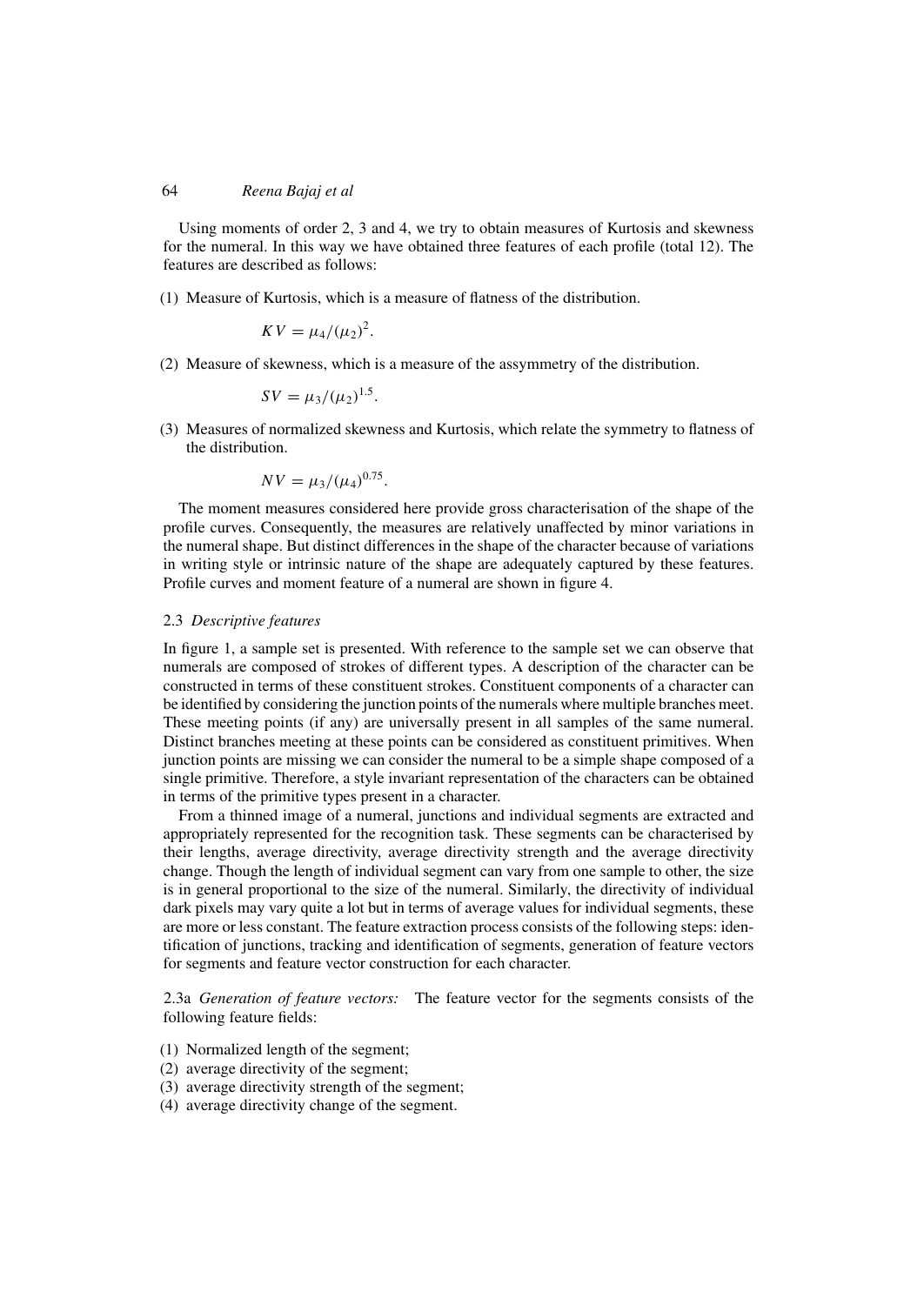

**Figure 4.** Profile features (table shows the moment features).

Values of these feature fields are computed following the technique proposed by Suganuma (1991):

- (1) A count of the number pixels in the thinned segment is obtained during segment tracing. This is normalized with respect to the area of the bounding box of the character. This feature, in a way, is a measure of the space-filling property of the corresponding segment.
- (2) Average directivity of the segment is calculated as follows.

$$
\sum_i \{erstr_i * erdir_i\} / \sum_i erstr_i,
$$

where  $erdir_i$  and  $erstr_i$  are respectively the directivity and directivity strength of an element in a segment. These parameters are determined by considering a  $3 \times 3$  neighbourhood around each pixel.

(3) Average directivity strength is defined as:

$$
\sum_{i} \frac{erstr_i}{\text{segment length}}.
$$

The segment length is measured in number of pixels.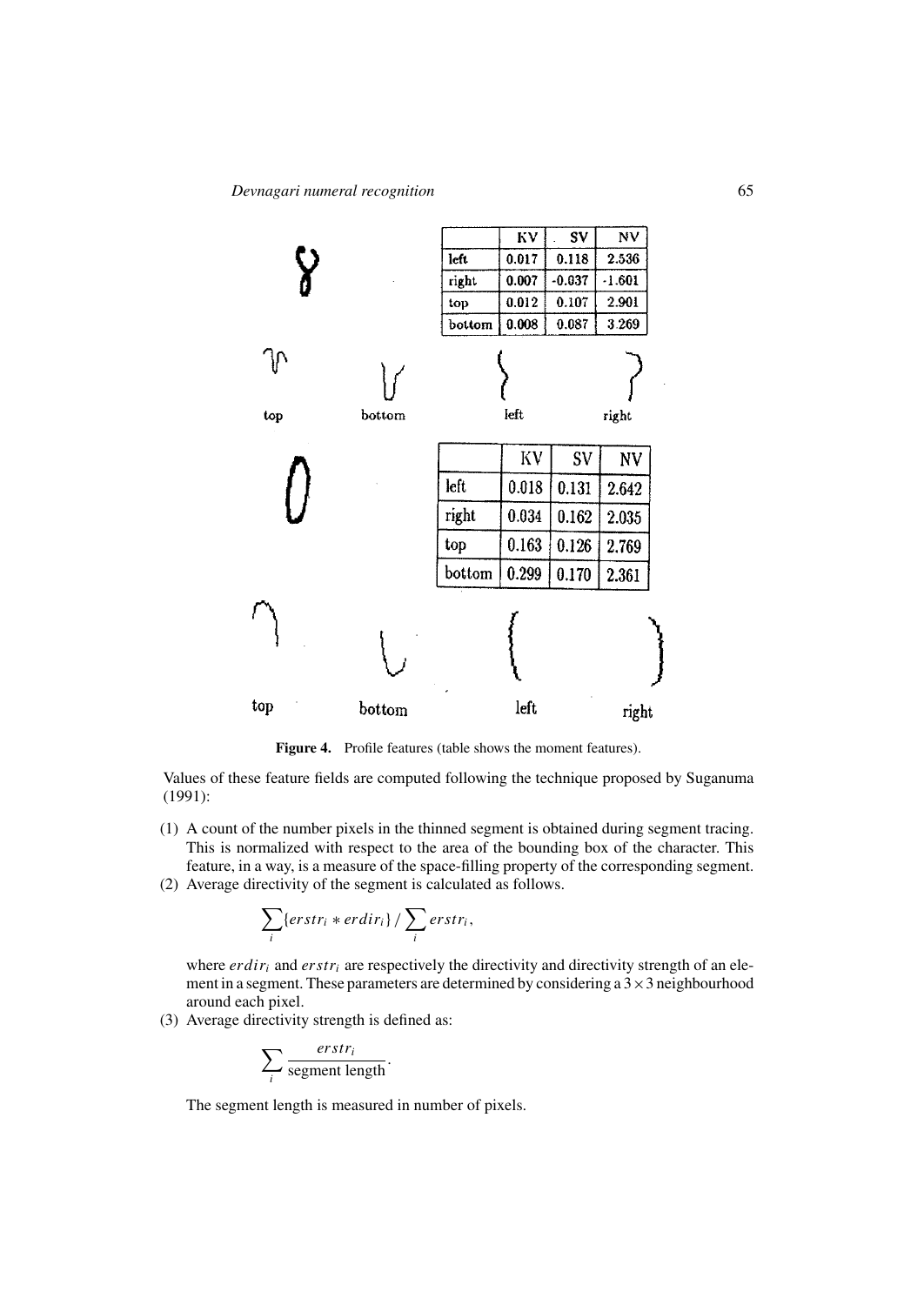

**Figure 5.** Descriptive features: **(a)** segments identified, **(b)** corresponding descriptive features.

(4) Directivity change which is obtained by getting the difference of directivity of two immediate neighbours of each element of the segment. The average is taken to get the normalized results.

Segments of a numeral and the corresponding feature vectors of the numeral has been shown in figure 5.

2.3b *Character representation:* Using the feature vectors generated for each segment, types of the primitives involved in composition of the characters have been identified through an unsupervised clustering scheme. Clustering is performed using Kohonen's self-organising feature maps. We have adopted Kohonen's algorithm because it has the ability to identify categories exploiting the distribution of feature vectors (like any other unsupervised learning scheme) and at the same time imposes an order on these categories based upon similarity between them. A modified Kohonen's learning algorithm (Sabourin & Mitiche 1993) which adaptively finds the number of distinct categories has been used here.

A Kohonen network provides a topology-preserving map from the space of inputs to the space of outputs. The map preserves the neighbourhood relation defined for the output space. During the learning phase, models or prototypes are learned by adjusting the weights of the output neurons and its neighbours. For every training example, we find the closest output cell (i.e. the output cell with associated weight vector having minimum Euclidean distance with the input pattern) and move the weights of the output unit and its neighbours closer to the input pattern. Finally, the models, and the distance measure used to generate the models, induce a partition,  $S_i$ , of the pattern space, specified as:

$$
S_i = \{x_j/d(x_j, y_i) < d(x_j, y_k) \, \forall k \neq i\}.
$$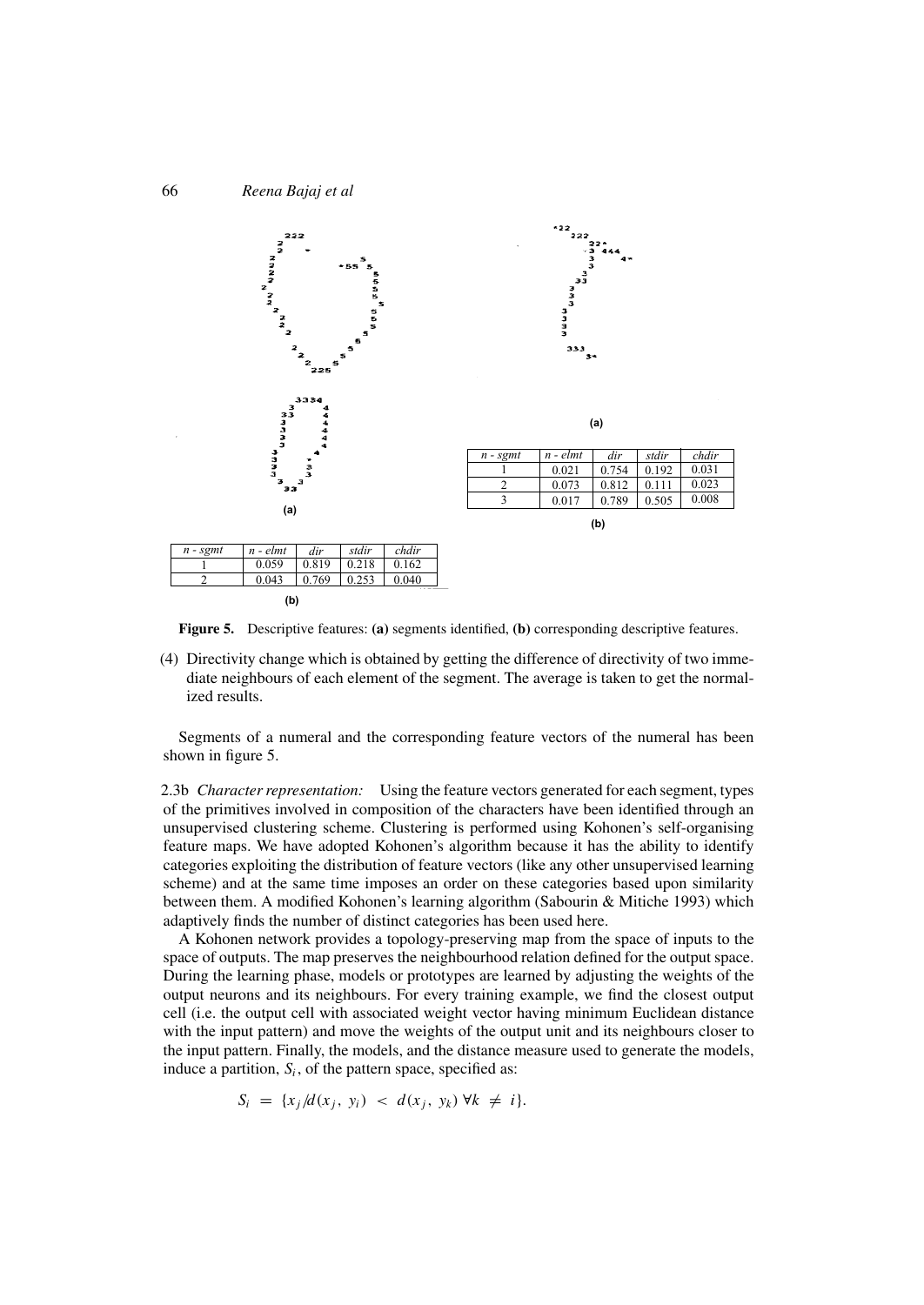Thus, to each input node *i* we associate a partition  $S_i$ . We state that region  $S_i$  is homogeneous, if the variance of the partition is less than a threshold. In the modified algorithm we first generate a Kohonen's net with a fixed number of output units (say,  $N$ ). If the homogeneity condition is violated for a partition induced by a node then we generate a new Kohonen net with at least  $(N + 1)$  units. This process is repeated till the homogeneity condition is achieved for all the partitions induced by the net.

Now, a character can be represented using a binary feature vector which would indicate whether a particular type of primitive is present in the character or not. In fact, in the present approach a generalised representation scheme is used. The feature vector is constructed by considering normalised response of the winning Kohonen unit for individual segments. Each output unit in the Kohonen net uses a Gaussian function for output generation. The mean of the Gaussian function is the same as that of the weight linked with the unit and variance is defined by the final partition obtained during training.

## **3. Numeral classification**

A neural network-based classification scheme is designed for this task. The numerals are represented by feature vectors of three types. Three different neural classifiers have been used for classification of these numerals. Finally, the outputs of the three classifiers are combined using a connectionist scheme. The network architecture has the following components.

- (1) Kohonen self-organising maps at the lowest layer;
- (2) A single-layer super-structure laid on Kohonen nets;
- (3) Multi-layer-perception (MLP)-based classifier for the segment features;
- (4) Meta-pi combining net for integration.

A 3-layer MLP is used for implementing the classifier for segment-based features. The net was trained with the back-propagation algorithm. Dimensionality of the input vector is the same as that of the number of segment types identified in the training set.

A diagrammatic representation of the complete architecture is presented in figure 6. Given an unknown input numeral pattern, we extract density features, profile features and segment type-based features. Using Kohonen net-based style specific classifiers the input pattern is classified into style categories. The combination layer combines the output of style categories corresponding to different numerals and provides inputs for the meta-pi integration network. For the final classification we adopt a winner-take-all strategy. The global output unit having maximum activation provides the identity of the numeral.

#### 3.1 *Kohonen net-based modules*

The Kohonen net is used at the lower layer to identify distinct stylistic variations in a single character. An unsupervised learning strategy like the Kohonen net is the only applicable scheme to learn style categories corresponding to a particular character because of the following reasons.

(1) Normally it is not possible to know *a priori* the style categories for a given sample set. (2) *A priori* style labellings of the samples are also not available.

Style clusters are expected to emerge through the Kohonen self-organising learning scheme. With this objective, for each numeral we train individual Kohonen nets with both density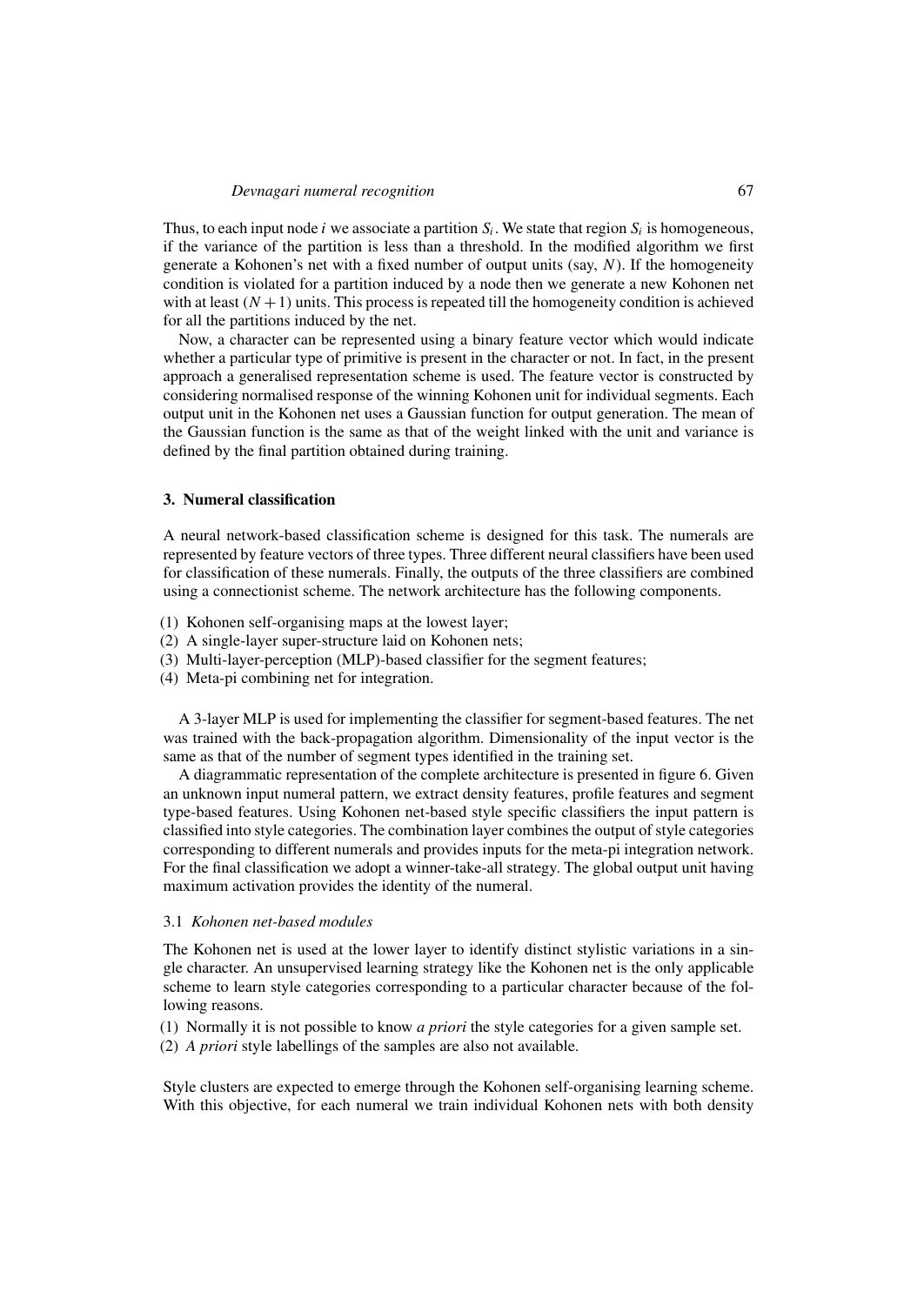

**Figure 6.** Representation of the recognition architecture.

and profile feature vectors. For learning we use the same multipass unsupervised learning algorithm as described in the previous section.

The output of the winning unit of the Kohonen module indicates the degree of similarity (defined by the Euclidean distance measure used for learning) of the input with the style prototype learnt because of the Gaussian response function associated with each output unit of the Kohonen module. The partitions induced by the prototype vectors representing style categories of each numeral may overlap in space. This property is exploited by the combination scheme.

## 3.2 *Combining output of the Kohonen modules*

The activation of the output nodes of the individual Kohonen modules provides a measure of the degree of similarity of the input sample with different character styles. Since style categories overlap, more than one Kohonen module can provide significant outputs for an input sample. These outputs are combined in order to obtain a classification result on the basis of similarity between different characters. A linear combination rule for the similarity scores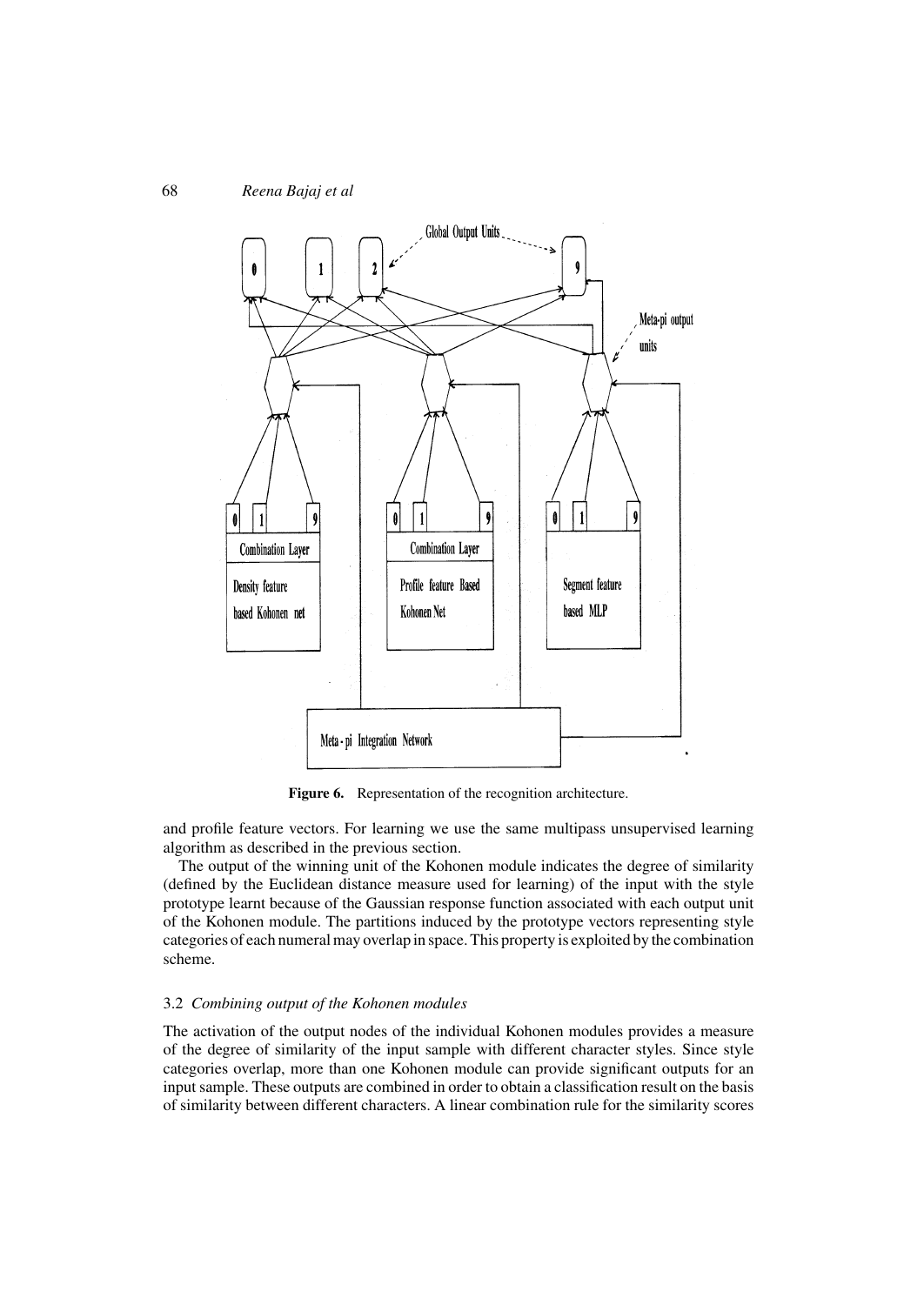has been used. Weights associated with the different modules are determined on the basis of the relative significance and relevance of the individual modules. Consider an example. For correct classification of an input sample as "1" (English) weight associated with the output of Kohonen module for "1" would be maximum, followed by that for "7"; weight associated with output of "5" may be much less.

For combining outputs, a single-layer feed-forward net is used. Each element in the net is an ADALINE (adaptive linear element). Bias input is set to zero. For each numeral, there is one output unit. The winning unit of of each Kohonen module provides the input for the adaline units. Activation  $(A_i)$  of the *i*th unit is given by  $A = \sum_j w^i{}_j O_j$  where  $O_j$  is the output of the winning unit of the *j*th Kohonen module and  $w_j^i$  is the weight of the link connecting the *j*th module with the ith adaline unit. Using the Widrow learning rule, based upon LMS, weights are learned. These weights reflect the relative significance of each module's contribution. These network is trained using the sample set which includes newer samples in addition to the samples used for training individual Kohonen modules. This super- structure used for combining the outputs of the Kohonen module has distinct resemblance with a radial basis function network. However, the structure of the intermediate layer is different. Instead of all RBF nodes in the intermediate layer, only the winning node in the Kohonen module of each numeral provides activation for the output layer.

#### 3.3 *Classifier combination*

The classifiers used in this approach are based upon different representations of the input pattern. These representations, since they encode different types of property – style-dependent and style-invariant, cannot be combined into a single monolithic feature vector. Individual classifiers dealing with these representations output the class labels depending on the features used. These class labels has been combined using a meta-pi network (Hampshire & Waibel (1992) because it can devise a combination scheme on the basis of consistency and accuracy of the individual classifiers. A meta-pi network constitutes a Bayesian MAP classifier (Hampshire & Waibel 1992). Each output unit of the meta-pi net modulates output of individual classifiers. The network is called the meta-pi network owing to the multiplicative function that its output units perform. This function serves to combine the outputs of sub-networks (or "modules"), independently trained to classify numerals based on different features. Hence, there are three output nodes in the present meta-pi net. The network has been trained with the samples used for training the individual nets along with newer examples. Through the training process the meta-pi net learns to choose any one of the valid classifier outputs or a combination of these valid outputs to produce the correct global output.

Meta-pi net is an ordinary 3-layer backpropagation net with three output units. The global output of the net for the numeral  $n$  is given by:

$$
O_n = \frac{1}{\mu_n} \sum_k \rho_{k,n} M_k,
$$

where,

$$
\mu_n \equiv \sum_k M_{kn},
$$
  
\n
$$
\mu_n > 0,
$$
  
\n
$$
0 \le M_{kn} \le 1 \quad \forall k, \forall n,
$$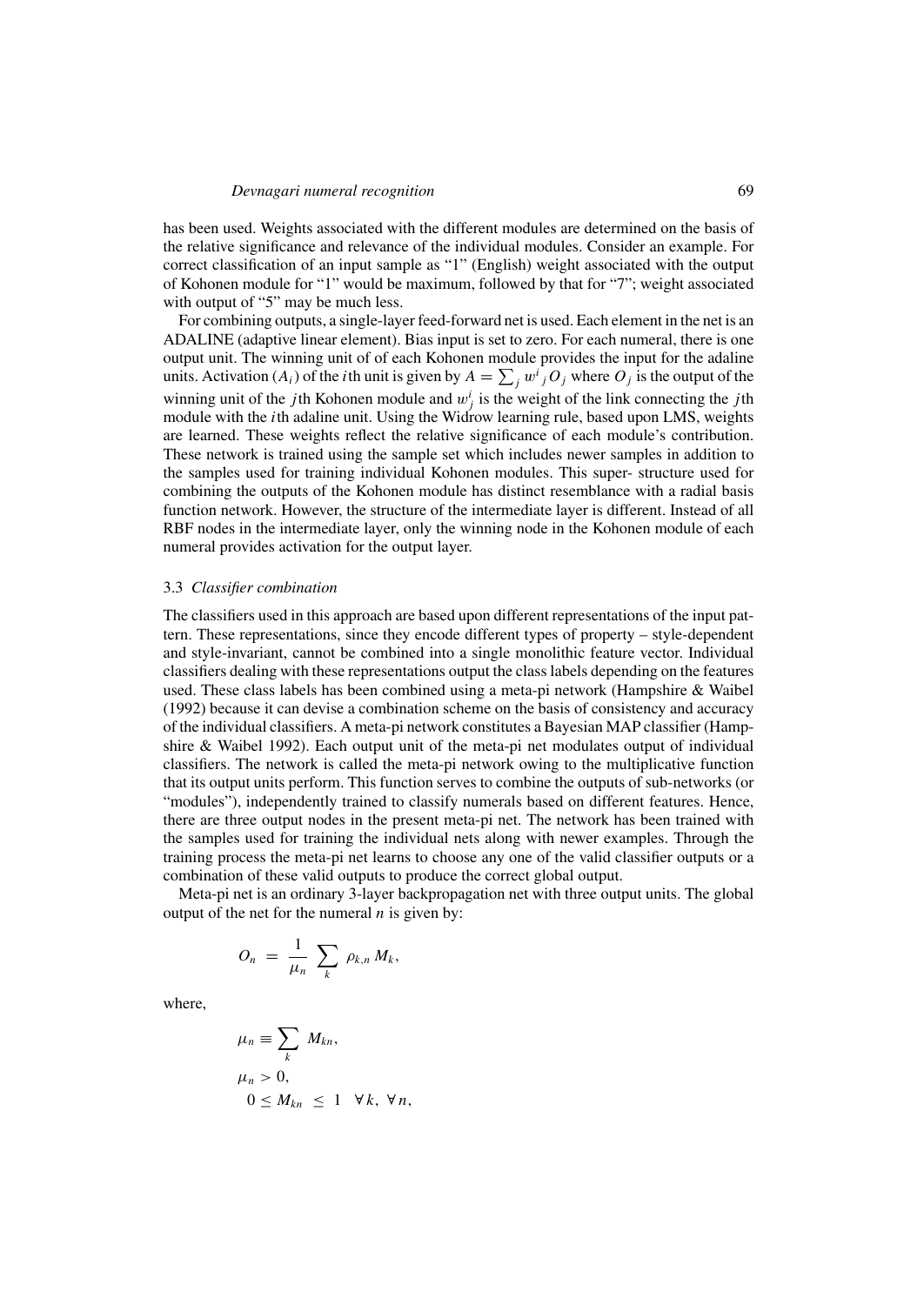| Person         |   | No. of samples in<br>style categories |   |   |   |
|----------------|---|---------------------------------------|---|---|---|
|                | 1 | $\overline{2}$                        | 3 |   | 5 |
|                | 5 |                                       |   |   | 1 |
| $\overline{2}$ |   |                                       |   | 1 | 5 |
| $\overline{3}$ | 6 |                                       |   |   |   |
| $\overline{4}$ |   |                                       | 4 |   | 2 |
| $\overline{5}$ |   | 6                                     |   |   |   |
| 6              |   |                                       |   |   |   |
| 7              |   |                                       |   |   |   |
| 8              |   |                                       |   |   | 3 |

| Table 1. Results of Kohonen module (for |
|-----------------------------------------|
| numeral 5) for the density feature.     |

where  $\rho_{k,n}$  is the output of the kth classifier corresponding to the *n*th numeral and  $M_k$  is the continuous valued output from the kth output unit of the meta-pi net. The learning law is same as that given by Naccache & Singhal (1984). Depending on the strength of the global output we can rank the recognition hypotheses. Consequently, we can have alternative classifications for an unknown input.

The meta-pi net receives, as input, an image of the character at reduced resolution. The  $4 \times 3$  grid used for density feature extraction is used for constructing a binary input feature vector. If the density value at a grid is found to be more than 0.3 then the corresponding component in the feature vector is set to 1, otherwise it is set to 0.

## **4. Results and discussion**

A prototype recognition system was implemented using C on Sun's Spark System. For experimentation, samples were collected from a number of different individuals. Examples of some of the data used are shown in figure 1.

Four samples of each numeral from eight different persons were used in the training of the neural net. For every feature set, ten SMR modules were trained independently for each numeral. Three to six style classes were obtained depending on the type of numeral. For descriptive features twelve types of segments were identified. Twenty additional samples were used for training the feed-forward superstructure of the Kohonen modules and the integration network.

The capability of the Kohonen net in identifying style categories becomes clear from the results in table 1. The Kohonen module for numeral five trained with density features was used for categorising samples of the numeral five written by different individuals. It is expected that a person writes a numeral in one or two distinct ways. Results of the categorisation experiment vindicated this fact. Numerals written by an individual have been categorised into atmost two style categories. Although results of only one module have been presented here, similar capabilities are observed for other modules as well. It is also found that these style modules have rejection capability (for other numerals) of around seventy percent on average.

The classification scheme was tested with 2460 different samples drawn from different individuals. Results are presented in table 2.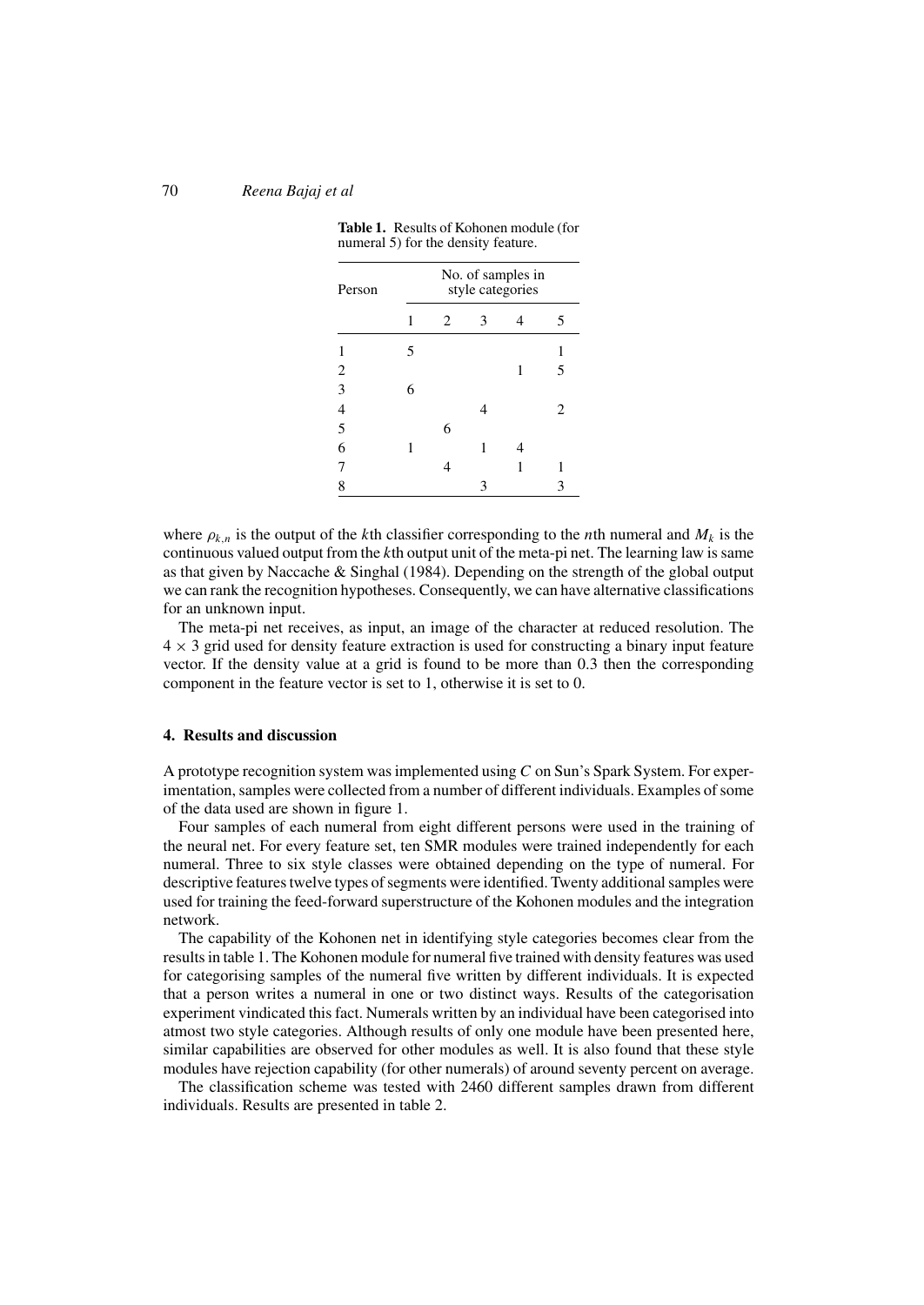| Table 2. Classification results (in percentages). |  |
|---------------------------------------------------|--|
|---------------------------------------------------|--|

| Classifier          | Correct classification | Wrong classfication |
|---------------------|------------------------|---------------------|
| Density             | 39.57                  | 31.5                |
| Segment             | 50.2                   | 22.5                |
| Moment              | 49.36                  | 20.42               |
| Moment and density  | 63.4                   | 31.7                |
| Density and segment | 84.04                  | 14.5                |
| Moment and segment  | 75.5                   | 20.42               |
| All three           | 89.68                  | 8.17                |

For an individual classifier the class inferred corresponds to the nodes on the output layer having maximal activation, provided the activation is greater than 0.2. In this case, obviously the integration network does not have a role to play. From the results in the table, it is clear that there is substantial reduction of error rate when the outputs of the classifiers are combined using the meta-pi net. Non-availability of benchmark data prevents us from experimenting with larger data set.

#### **5. Conclusions**

This paper is concerned with the problem of recognition of unconstrained, isolated, handwritten Devnagari numerals. The novel feature of this work is the approach followed for identification and integration of style specific information in the recognition scheme. Use of multiple classifiers using the meta-pi network is another significant feature of this work. A complete hierarchical recognition architecture has been suggested in this work. This architecture is applicable for any character recognition problem. Experimental results show that this approach is potentially powerful.

#### **References**

- Amin A 1997 Off-line Arabic character recognition: Survey. *Proc. 4th Int. Conf. on Document Analysis and Recognition*, Munich (IEEE Press)
- Bansal V, Sinha R M K 2001 A complete OCR for printed Hindi text in Devnagari script. *Proc. 6th Int. Conf. on Document Analysis and Recognition*, Washington (IEEE Press) (to appear)
- Chaudhuri B B, Pal U 1998 A complete printed Bangla OCR system. *Pattern Recogn.* 31: 531–549
- Chen L-H, Lieh J R 1990 Handwritten character recognition using a two layer random graph model by relaxation matching. *Pattern Recogn.* 23: 1189–1205
- Dutta A K, Chaudhury S 1993 Bengali alpha-numeric character recognition using curvature features. *Pattern Recogn.* 26: 1757–1770
- Govindan V K, Shivaprasad A P 1990 Character recognition a review. *Pattern Recogn.* 23: 671–683
- Hampshire J B II, Waibel A 1992 The meta-pi network: Building distributed knowledge representations for robust multisource pattern recognition. *IEEE Trans. Pattern Anal. Machine Intell.* PAMI-14: 751–769
- Jain A K, Zongkar D 1997 Representation and recognition of handwritten digits using deformable templates. *IEEE Trans. Pattern Anal. Machine Intell.* PAMI-19: 1386–1391
- Kimura F, Shridhar M 1991 Handwritten numerical recognition based on multiple algorithms. *Pattern Recogn.* 24: 969–983
- Knerr S, Personnaz L, Dreyfus G 1992 Handwritten digit recognition by neural networks with singlelayer training. *IEEE Trans. Neural Networks* 3: 303–314